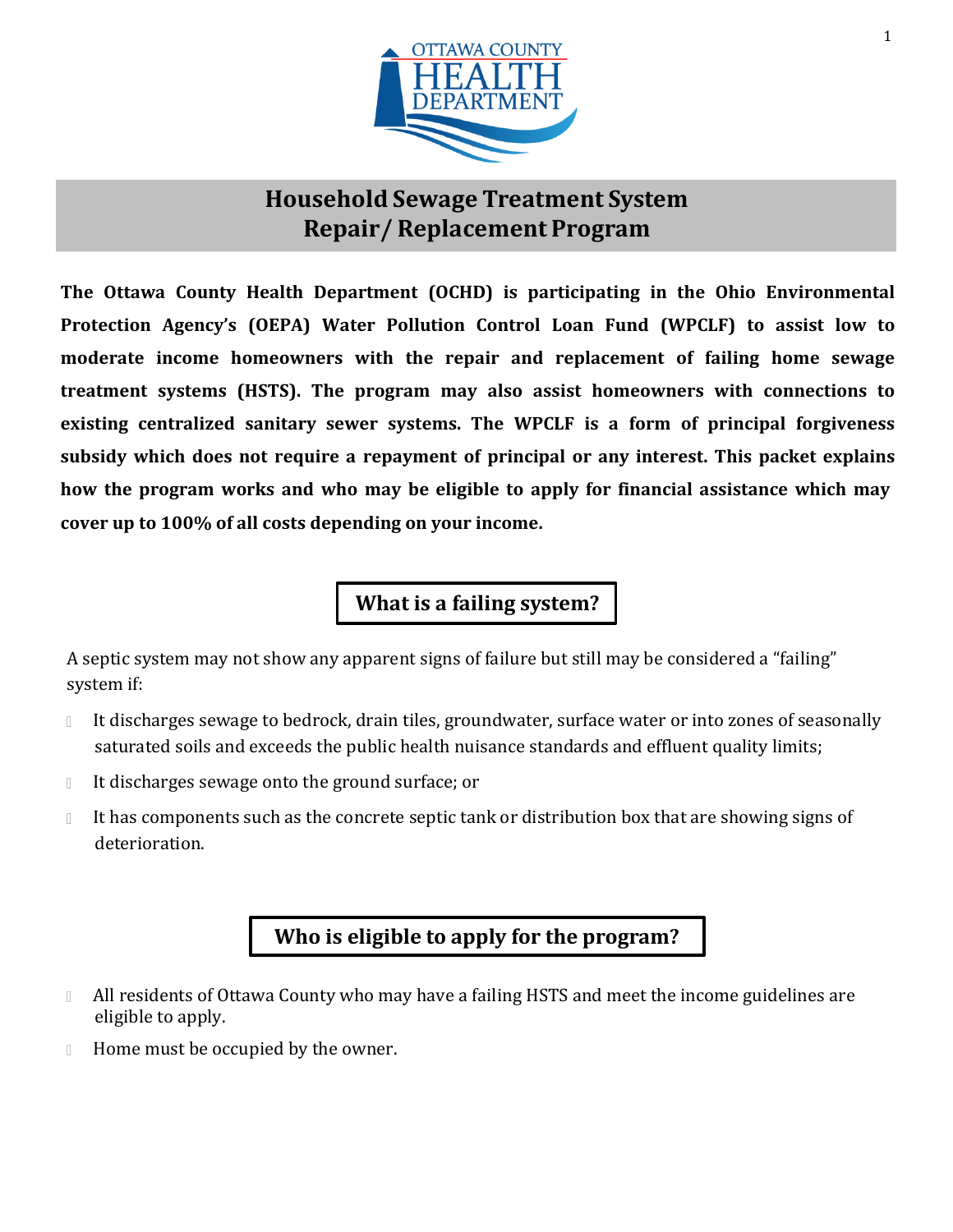#### **What are the income guidelines?**

| # of people in<br>home | 100% of project costs paid if<br>annual income is at or below: | 85% of project costs paid if<br>annual income is at or below: | 50% of project costs paid if<br>annual income is at or below: |
|------------------------|----------------------------------------------------------------|---------------------------------------------------------------|---------------------------------------------------------------|
| $1 - 4$                | \$26,200                                                       | \$52,400                                                      | \$78,600                                                      |
| 5                      | \$30,680                                                       | \$61,360                                                      | \$92,040                                                      |
| 6                      | \$35,160                                                       | \$70.320                                                      | \$105,480                                                     |
| 7                      | \$39,640                                                       | \$79,280                                                      | \$118,920                                                     |
| 8                      | \$44,120                                                       | \$88,240                                                      | \$132,360                                                     |

For families with more than 8 persons, add \$4,480 for each additional person  $\mathbb{R}$ 

Number based on 2015 U.S. Dept. of Health and Human Services Poverty Guidelines  $\begin{array}{c} \square \end{array}$ 

#### **What costs are covered by this program?**

Allowable costs for HSTS repair and replacement include:

- Initial pumping of the system  $\Box$
- Soil evaluation  $\begin{array}{c} \end{array}$
- Design fee  $\Box$
- Site and design review fee  $\Box$
- $\Box$ Installation permit fee
- Cost of HSTS repairs  $\Box$
- Indoor plumbing repairs if needed per Ohio Administrative Code 3701-29 (reviewed on case-by- $\Box$ case basis)
- Cost of installation and materials (estimates required)  $\Box$
- Other costs may be allowed per review  $\begin{array}{c} \end{array}$

The amount of cost that will be reimbursed is based on the income level.

**How does the program work?**

If you meet the criteria and get approval from OCHD for the repair or replacement of your HSTS, your information will be included in a list of qualified applicants.

- The list of qualified applicants will first be submitted for bid by professional soil evaluators and  $\begin{array}{c} \square \end{array}$ HSTS designers to conduct a soil evaluation of your parcel of land and design an HSTS in accordance with the soil types.
- Once an HSTS design is approved for your household, the design will then be submitted for bid by  $\mathbb{R}$ sewage installers that are registered with OCHD.
- Once the HSTS is installed and approved by OCHD and upon receipt of all required documents by  $\hfill\Box$ the contractor, the contractor will be reimbursed the amount in accordance with the approved application. This amount is based on the household income level verified at time of application.